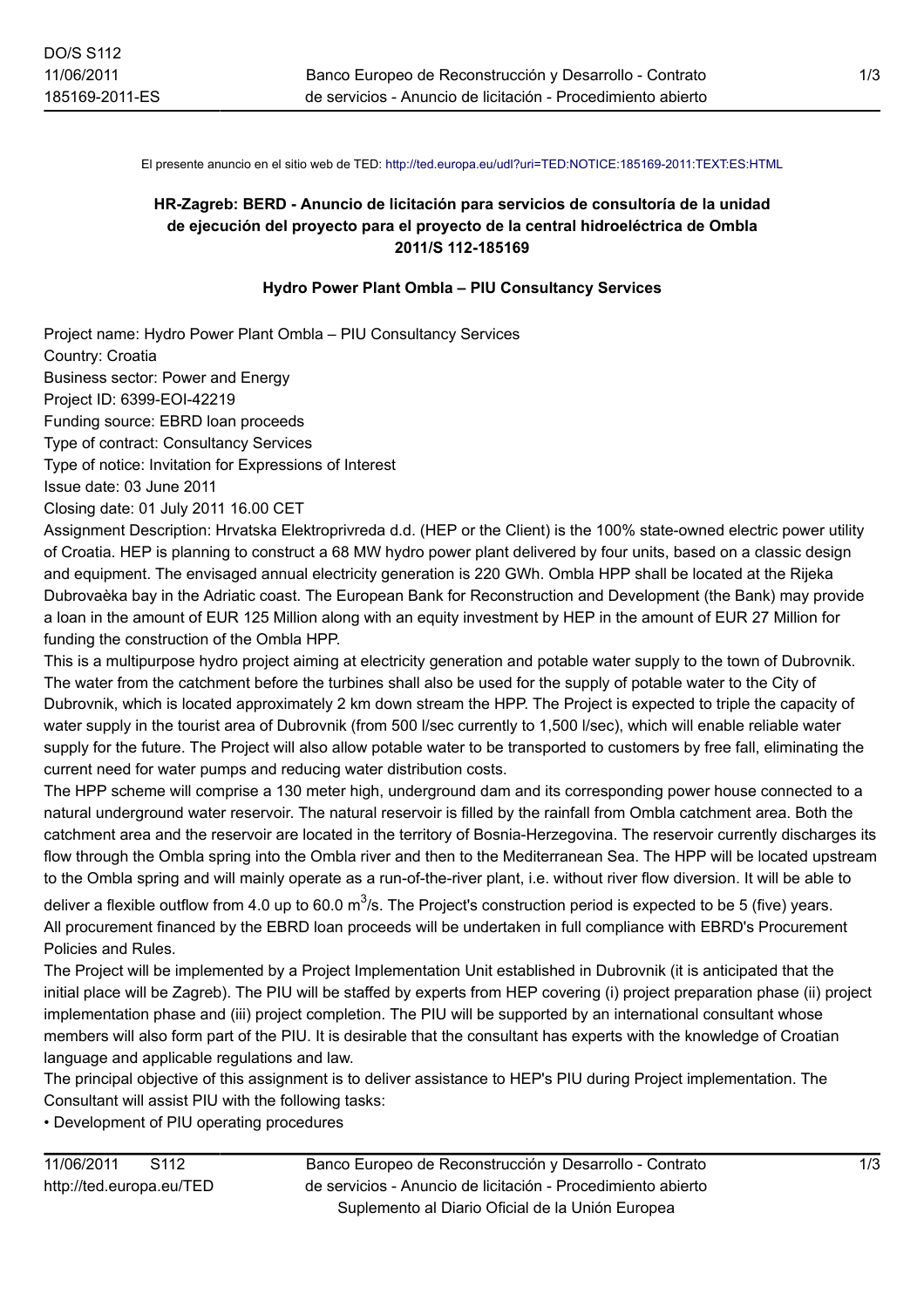• Support during the procurement processes including tender evaluation and finalisation of contracts

- Assistance in site supervision, monitoring and reporting
- Assistance in testing, Commissioning and Operational Acceptance
- Assistance in monitoring and reporting of the Environmental and Social Action Plan
- Knowledge transfer to HEP
- Necessary reporting in relation to the Project

Status of Selection Process: Interested firms are hereby invited to submit expressions of interest.

Assignment expected start date and duration: assignment is expected to take place from October 2011 until completion of Project Ombla HPP (expected date of completion is March 2017). The input of the experts is expected to be intermittent during this period.

Maximum Budget available for the Assignment: EUR 2,200,000 (exclusive of VAT).

The consultant must determine whether any VAT would be chargeable on the services and the basis for that determination, without taking into consideration the Bank's special status as an IFI and state this to the Bank and HEP in their response to the Invitation for Expressions of Interest. To the extent that a consultant incurs input VAT on goods and services purchased in connection with the provision of services (e.g. VAT on airline ticket) which is not otherwise recoverable by the consultant from the local tax authority, the gross cost to the consultant of such expenses shall be treated as a reimbursable expense.

Funding Source: Through EBRD loan proceeds

Eligibility Restrictions: There are no eligibility restrictions.

Consultant Profile: An international firm of consultants will be engaged for this assignment and is expected to procure the services of a multidisciplinary team of both international and local experts as appropriate.

The Consultant is expected to have relevant expertise and experience in the procurement and implementation of hydro power plant projects. In addition, relevant experience in the EBRD's countries of operation would be an advantage. The following is the minimum expertise (key experts) and experience required for this assignment:

• A Team Leader/Hydropower Expert with at least 12 years of experience in planning, design and construction of hydropower facilities including Project Management and Contract Supervision experience;

• A Procurement Expert with at least 10 years of proven procurement experience in similar assignments (preferable HPPs) with relevant IFI's experience;

• A Site Supervision Coordinator with at least 10 years of proven technical supervision of construction of hydropower facilities. The Expert should demonstrate hands-on experience in contract supervision of contracts with similar nature and complexity;

• A Site Supervision Coordinator with at least 10 years of proven technical supervision of construction of underground works and grouting. The Expert should demonstrate hands-on experience in contract supervision of contracts with similar nature and complexity;

• A team of short term experts with proven project experience in the following areas:

- o Underground civil works;
- o Grouting works;
- o Geotechnical works;
- o Electro-mechanical Engineering (hydro-mechanical, turbines, generator);
- o IT and Telecommunication;
- o Environmental and Social

o I&C systems.

Submission Requirements: Interested consultants are hereby invited to submit expressions of interest.

In order to determine the capability and experience of consulting firms seeking to be shortlisted, the information submitted should include the following: